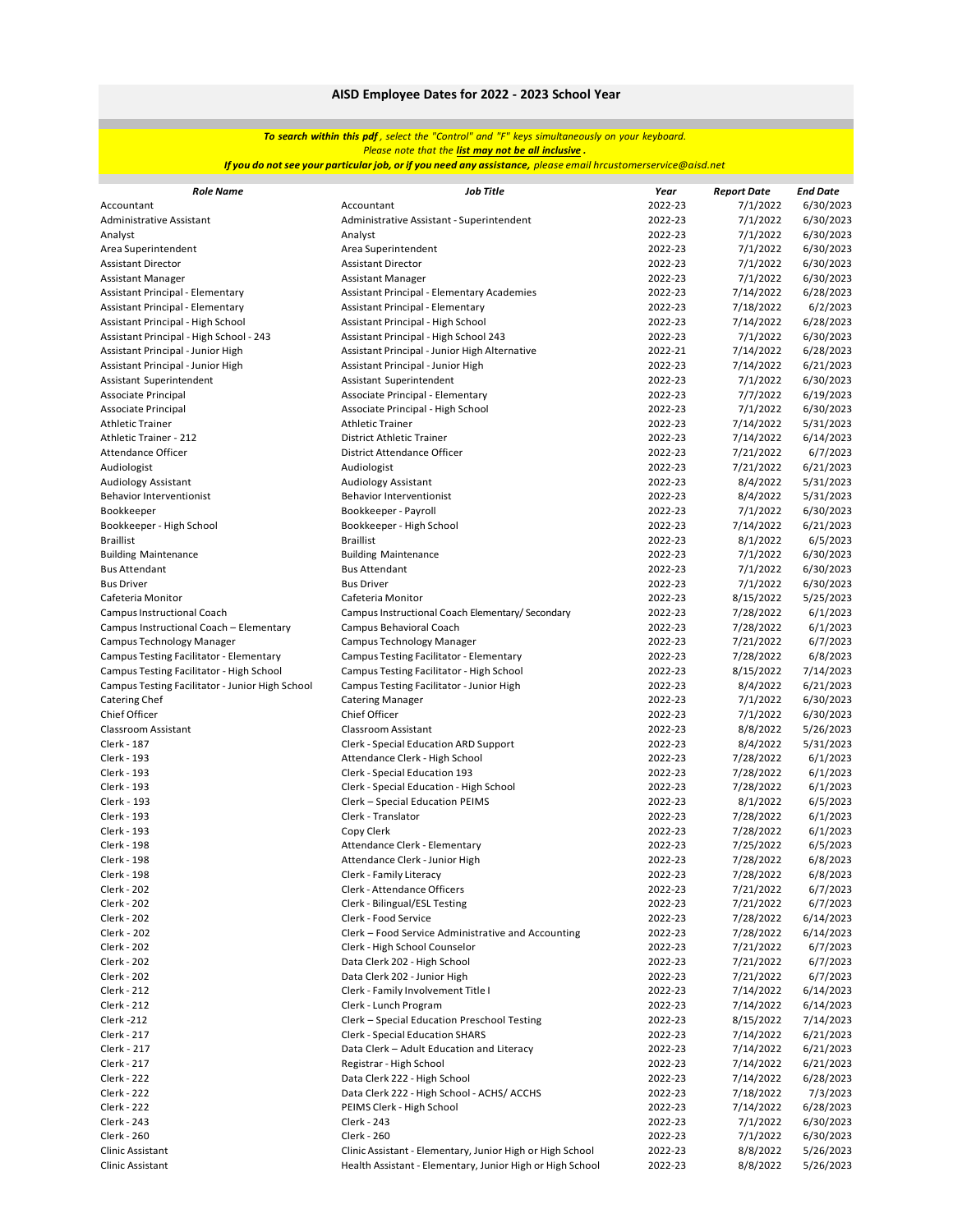### *To search within this pdf , select the "Control" and "F" keys simultaneously on your keyboard. Please note that the list may not be all inclusive .*

<mark>If you do not see your particular job, or if you need any assistance,</mark> please email hrcustomerservice@aisd.net

| <b>Role Name</b>                  | <b>Job Title</b>                             | Year    | <b>Report Date</b> | <b>End Date</b>        |
|-----------------------------------|----------------------------------------------|---------|--------------------|------------------------|
| Coach - Head Football             | <b>Head Football Coach</b>                   | 2022-23 | 7/14/2022          | 6/21/2023              |
| Computer Lab Manager              | Computer Lab Manager                         | 2022-23 | 8/8/2022           | 5/26/2023              |
| Coordinator - 187                 | Advanced Academics Campus Coordinator        | 2022-23 | 8/4/2022           | 5/31/2023              |
| Coordinator - 202                 | Coordinator - The Primary Years Programme IB | 2022-23 | 7/14/2022          | 5/31/2023              |
| Coordinator - 222                 | Coordinator - High School Athletics          | 2022-23 | 7/7/2022           | 6/21/2023              |
| Coordinator - 243                 | Coordinator - 243                            | 2022-23 | 7/1/2022           | 6/30/2023              |
| Coordinator - 260                 | Coordinator - 260                            | 2022-23 | 7/1/2022           | 6/30/2023              |
| Counselor - Elementary/ SPED      | Counselor - Elementary/Special Education     | 2022-23 | 7/21/2022          | 6/7/2023               |
| Counselor - High School           | Counselor - High School                      | 2022-23 | 7/14/2022          | 6/14/2023              |
| Counselor - High School - 243     | Counselor - High School - 243                | 2022-23 | 7/1/2022           | 6/30/2023              |
| Counselor - Junior High           | Counselor - Junior High                      | 2022-23 | 7/18/2022          | 6/9/2023               |
| Crew Lead                         | Crew Lead                                    | 2022-23 | 7/1/2022           | 6/30/2023              |
| Custodian                         | Custodian                                    | 2022-23 | 7/1/2022           | 6/30/2023              |
| Deaf Interpreter                  | Deaf Interpreter                             | 2022-23 | 8/8/2022           | 5/26/2023              |
| Dean - Elementary                 | Title I School Support Dean - Elementary     | 2022-23 | 7/18/2022          | 6/2/2023               |
| Dean - High School                | Dean of Instruction - High School            | 2022-23 | 7/1/2022           | 6/30/2023              |
| Dean - Junior High                | Title I School Support Dean - Junior High    | 2022-23 | 7/14/2022          | 6/21/2023              |
| Diagnostician                     | Diagnostician                                | 2022-23 | 7/28/2022          | 6/14/2023              |
| Director - 243                    | Director - 243                               | 2022-23 | 7/1/2022           | 6/30/2023              |
| Director - 260                    | Director - 260                               | 2022-23 | 7/1/2022           | 6/30/2023              |
| Dispatcher                        | Dispatcher                                   | 2022-23 | 7/1/2022           | 6/30/2023              |
|                                   |                                              | 2022-23 |                    |                        |
| Driver Non-CDL                    | Driver Non-CDL                               | 2022-23 | 7/1/2022           | 6/30/2023<br>6/30/2023 |
| Electrician                       | Electrician                                  |         | 7/1/2022           |                        |
| <b>Executive Director</b>         | <b>Executive Director</b>                    | 2022-23 | 7/1/2022           | 6/30/2023              |
| Facilitator - 187                 | Post Secondary Facilitator                   | 2022-23 | 8/4/2022           | 5/31/2023              |
| Facilitator - 202                 | Facilitator - Student Outreach Services      | 2022-23 | 7/21/2022          | 6/7/2023               |
| Facilitator - 202                 | Program Liaison - Student Outreach Services  | 2022-23 | 7/21/2022          | 6/7/2023               |
| Facilitator - 212                 | Facilitator - 212                            | 2022-23 | 7/14/2022          | 6/14/2023              |
| Family Engagement Liaison - 183   | <b>Family Engagement Liaison</b>             | 2022-23 | 8/8/2022           | 5/26/2023              |
| Family Engagement Liaison - 183   | Title I ACHS Family Engagement Liaison       | 2022-23 | 8/3/2022           | 5/24/2023              |
| Family Engagement Liaison - 212   | Title III Family Engagement Liaison          | 2022-23 | 7/14/2022          | 6/14/2023              |
| <b>Field Observer</b>             | Field Observer                               | 2022-23 | 7/1/2022           | 6/30/2023              |
| <b>Fleet Support</b>              | Fleet Support                                | 2022-23 | 7/1/2022           | 6/30/2023              |
| Food Service Lead                 | Food Service Lead Person                     | 2022-23 | 8/4/2022           | 5/26/2023              |
| <b>Food Service Specialist</b>    | <b>Food Service Specialist</b>               | 2022-23 | 8/8/2022           | 5/26/2023              |
| Foreman                           | Foreman                                      | 2022-23 | 7/1/2022           | 6/30/2023              |
| Grounds Maintenance               | Licensed Irrigator                           | 2022-23 | 7/1/2022           | 6/30/2023              |
| Groundskeeper                     | Athletics Groundskeeper                      | 2022-23 | 7/1/2022           | 6/30/2023              |
| Groundskeeper                     | Groundskeeper I                              | 2022-23 | 7/1/2022           | 6/30/2023              |
| Groundskeeper                     | Groundskeeper II                             | 2022-23 | 7/1/2022           | 6/30/2023              |
| Guidance Technician               | Guidance Technician - Elementary             | 2022-23 | 7/28/2022          | 6/8/2023               |
| Guidance Technician               | Guidance Technician - High School            | 2022-23 | 7/28/2022          | 6/8/2023               |
| Guidance Technician               | Guidance Technician - Junior High            | 2022-23 | 7/28/2022          | 6/8/2023               |
| Helper                            | Building Maintenance - Temporary Helper      | 2022-23 | 7/1/2022           | 6/30/2023              |
| Helper                            | Laundry Helper                               | 2022-23 | 7/1/2022           | 6/30/2023              |
| Human Resources Generalist        | Human Resources Generalist                   | 2022-23 | 7/1/2022           | 6/30/2023              |
| <b>Image Processing Associate</b> | Image Processing Associate I                 | 2022-23 | 7/1/2022           | 6/30/2023              |
| Image Processing Associate        | Image Processing Associate II                | 2022-23 | 7/1/2022           | 6/30/2023              |
| <b>Instructional Specialist</b>   | Instructional Specialist - 212               | 2022-23 | 7/14/2022          | 6/14/2023              |
| Instructor                        | Adult Education and Literacy Instructor      | 2022-23 | 8/4/2022           | 5/31/2023              |
| Instructor - 212                  | Parent Instructor Title 1                    | 2022-23 | 7/14/2022          | 6/14/2023              |
| Intern                            | Intern                                       | 2022-23 | 7/1/2022           | 6/30/2023              |
| Intern - LSSP                     | Intern - LSSP                                | 2022-23 | 8/8/2022           | 5/26/2023              |
| <b>Internal Auditor</b>           | Senior Internal Auditor                      | 2022-23 | 7/1/2022           | 6/30/2023              |
| Librarian                         | Librarian                                    | 2022-23 | 8/4/2022           | 5/31/2023              |
| Library Assistant                 | Library Assistant High School                | 2022-23 | 8/8/2022           | 5/26/2023              |
| <b>LSSP</b>                       | LSSP                                         | 2022-23 | 7/21/2022          | 6/7/2023               |
| Maintenance Lead                  | Maintenance Lead                             | 2022-23 | 7/1/2022           | 6/30/2023              |
| Manager                           | Administrator - Applications and Systems     | 2022-23 | 7/1/2022           | 6/30/2023              |
| Manager                           | Manager                                      | 2022-23 | 7/1/2022           | 6/30/2023              |
| Manager - Food Service            | <b>Food Service Manager</b>                  | 2022-23 | 8/4/2022           | 5/26/2023              |
| Mechanic                          | Mechanic Grounds/ HVAC/ Transportation       | 2022-23 | 7/1/2022           | 6/30/2023              |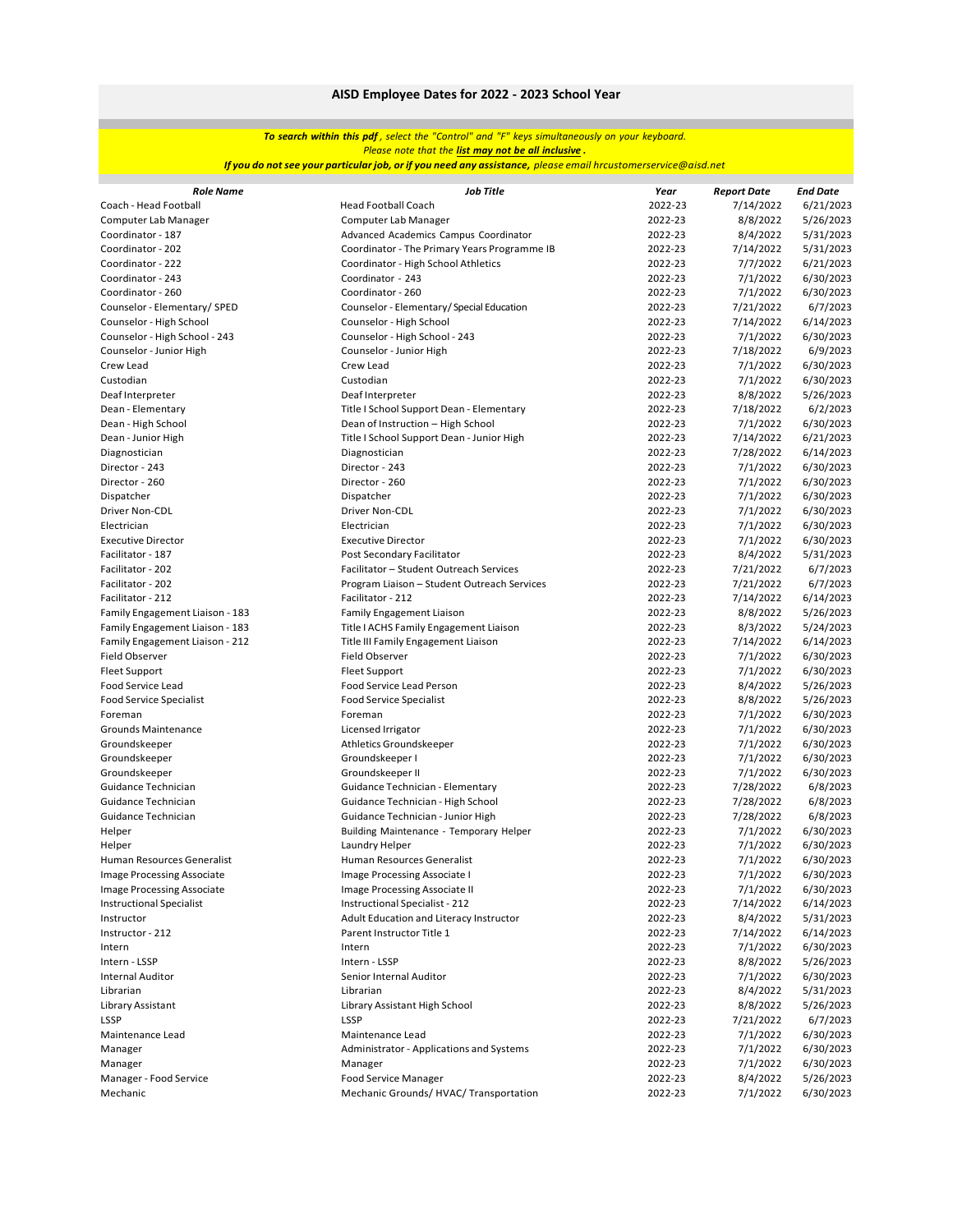### *To search within this pdf , select the "Control" and "F" keys simultaneously on your keyboard. Please note that the list may not be all inclusive .*

<mark>If you do not see your particular job, or if you need any assistance,</mark> please email hrcustomerservice@aisd.net

| <b>Role Name</b><br>Year<br><b>Report Date</b><br><b>End Date</b><br>2022-23<br>Non-Compensated Classroom Assistant<br><b>Head Start Classroom Assistant</b><br>8/8/2022<br>2022-23<br>7/28/2022<br>Non-Compensated Instructor<br>Electrical Technology Instructor<br>2022-23<br>7/28/2022<br>Non-Compensated Instructor<br>Fire Academy Instructor<br>Non-Compensated Instructor<br><b>Head Start Instructor</b><br>2022-23<br>8/4/2022 | 5/26/2023<br>5/31/2023<br>5/31/2023<br>5/31/2023<br>5/31/2023<br>5/31/2023 |
|------------------------------------------------------------------------------------------------------------------------------------------------------------------------------------------------------------------------------------------------------------------------------------------------------------------------------------------------------------------------------------------------------------------------------------------|----------------------------------------------------------------------------|
|                                                                                                                                                                                                                                                                                                                                                                                                                                          |                                                                            |
|                                                                                                                                                                                                                                                                                                                                                                                                                                          |                                                                            |
|                                                                                                                                                                                                                                                                                                                                                                                                                                          |                                                                            |
|                                                                                                                                                                                                                                                                                                                                                                                                                                          |                                                                            |
| Non-Compensated Instructor<br>2022-23<br>7/28/2022<br>Police Academy Instructor                                                                                                                                                                                                                                                                                                                                                          |                                                                            |
| Nurse<br><b>Nurse</b><br>2022-23<br>8/4/2022                                                                                                                                                                                                                                                                                                                                                                                             |                                                                            |
| 2022-23<br>7/1/2022<br>Operator<br>Natatorium - Certified Pool System Specialist                                                                                                                                                                                                                                                                                                                                                         | 6/30/2023                                                                  |
| 2022-23<br>7/1/2022<br>Operator<br>Records Management Warehouse Operator                                                                                                                                                                                                                                                                                                                                                                 | 6/30/2023                                                                  |
| IPM Certified Applicator<br>2022-23<br>7/1/2022<br><b>Operator - Building Maintenance</b>                                                                                                                                                                                                                                                                                                                                                | 6/30/2023                                                                  |
| 2022-23<br>7/1/2022<br><b>Operator - Building Maintenance</b><br>IPM Licensed Applicator                                                                                                                                                                                                                                                                                                                                                 | 6/30/2023                                                                  |
| 2022-23<br>Operator - Laundry<br>Laundry - Operator<br>7/1/2022                                                                                                                                                                                                                                                                                                                                                                          | 6/30/2023                                                                  |
| Plumber<br>Plumber<br>2022-23<br>7/1/2022                                                                                                                                                                                                                                                                                                                                                                                                | 6/30/2023                                                                  |
| 2022-23<br>Principal - Elementary<br>Principal - Elementary<br>7/7/2022                                                                                                                                                                                                                                                                                                                                                                  | 6/19/2023                                                                  |
| 2022-23<br>Principal - Elementary - 243<br>Principal - Elementary - 243<br>7/1/2022                                                                                                                                                                                                                                                                                                                                                      | 6/30/2023                                                                  |
| Principal - Secondary<br>Principal - Secondary<br>2022-23<br>7/1/2022                                                                                                                                                                                                                                                                                                                                                                    | 6/30/2023                                                                  |
| Research Analyst<br>2022-23<br>7/1/2022<br>Program Evaluator                                                                                                                                                                                                                                                                                                                                                                             | 6/30/2023                                                                  |
| 2022-23<br>7/1/2022<br>Programmer<br>Programmer                                                                                                                                                                                                                                                                                                                                                                                          | 6/30/2023                                                                  |
| Project Manager<br>2022-23<br>7/1/2022<br>Project Manager                                                                                                                                                                                                                                                                                                                                                                                | 6/30/2023                                                                  |
| Receptionist / PBX<br>2022-23<br>7/1/2022<br>Receptionist                                                                                                                                                                                                                                                                                                                                                                                | 6/30/2023                                                                  |
| 2022-23<br>Router<br>7/1/2022<br>Router                                                                                                                                                                                                                                                                                                                                                                                                  | 6/30/2023                                                                  |
| 2022-23<br>7/14/2022<br>Secretary - 212<br>Secretary - Elementary                                                                                                                                                                                                                                                                                                                                                                        | 6/14/2023                                                                  |
| 2022-23<br>7/1/2022<br>Secretary - 243<br>Secretary                                                                                                                                                                                                                                                                                                                                                                                      | 6/30/2023                                                                  |
| 2022-23<br>7/1/2022<br>Security - Officer<br><b>Campus Security Officer</b>                                                                                                                                                                                                                                                                                                                                                              | 6/30/2023                                                                  |
| <b>Security Supervisors</b><br>2022-23<br>7/1/2022<br><b>Security Supervisors</b>                                                                                                                                                                                                                                                                                                                                                        | 6/30/2023                                                                  |
| Senior Director<br>Senior Director<br>2022-23<br>7/1/2022                                                                                                                                                                                                                                                                                                                                                                                | 6/30/2023                                                                  |
| Social Worker - 193<br>Social Worker<br>2022-23<br>8/1/2022                                                                                                                                                                                                                                                                                                                                                                              | 6/5/2023                                                                   |
| Social Worker - Families In Transition<br>2022-23<br>7/21/2022<br>Social Worker - 193                                                                                                                                                                                                                                                                                                                                                    | 6/7/2023                                                                   |
| Social Worker<br>2022-23<br>8/1/2022<br>Social Worker - 198                                                                                                                                                                                                                                                                                                                                                                              | 6/12/2023                                                                  |
| Social Worker - 202<br>Social Worker - Families in Transition<br>2022-23<br>7/21/2022                                                                                                                                                                                                                                                                                                                                                    | 6/7/2023                                                                   |
| 2022-23<br>7/28/2022<br>Specialist - 193<br><b>Arts Integration Coach</b>                                                                                                                                                                                                                                                                                                                                                                | 6/1/2023                                                                   |
| 2022-23<br>7/28/2022<br>Specialist - 193<br>Dual Language Coach                                                                                                                                                                                                                                                                                                                                                                          | 6/1/2023                                                                   |
| Specialist - Orientation and Mobility<br>2022-23<br>8/1/2022<br>Specialist - 193                                                                                                                                                                                                                                                                                                                                                         | 6/5/2023                                                                   |
| MTSS Intervention Coach - ESSER<br>2022-23<br>Specialist - 202<br>7/18/2022                                                                                                                                                                                                                                                                                                                                                              | 6/2/2023                                                                   |
| <b>SOS Success Coach</b><br>2022-23<br>Specialist - 202<br>7/21/2022                                                                                                                                                                                                                                                                                                                                                                     | 6/7/2023                                                                   |
| Specialist - 202<br>2022-23<br>Specialist - Dual Language<br>7/18/2022                                                                                                                                                                                                                                                                                                                                                                   | 6/2/2023                                                                   |
| 2022-23<br>Specialist - 202<br>Specialist - Restorative Practices<br>7/14/2022                                                                                                                                                                                                                                                                                                                                                           | 5/31/2023                                                                  |
| 2022-23<br>Specialist - 202<br>Specialist - SOS Support<br>7/14/2022                                                                                                                                                                                                                                                                                                                                                                     | 6/21/2023                                                                  |
| Specialist - SOS Support - ESSER<br>2022-23<br>7/21/2022<br>Specialist - 202                                                                                                                                                                                                                                                                                                                                                             | 6/7/2023                                                                   |
| <b>Board Certified Behavior Analyst</b><br>2022-23<br>7/21/2022<br>Specialist - 212                                                                                                                                                                                                                                                                                                                                                      | 6/21/2023                                                                  |
| 2022-23<br>7/14/2022<br>Specialist - 212<br>Specialist - 212                                                                                                                                                                                                                                                                                                                                                                             | 6/14/2023                                                                  |
| 2022-23<br>Specialist - 217<br>Specialist - 217<br>7/14/2022                                                                                                                                                                                                                                                                                                                                                                             | 6/21/2023                                                                  |
| Lead Specialist - Special Education<br>2022-23<br>7/7/2022<br>Specialist - 222                                                                                                                                                                                                                                                                                                                                                           | 6/21/2023                                                                  |
| Lead Specialist - State and Federal Intervention<br>2022-23<br>7/14/2022<br>Specialist - 222                                                                                                                                                                                                                                                                                                                                             | 6/28/2023                                                                  |
| Specialist - 243<br>Specialist - 243<br>2022-23<br>7/1/2022                                                                                                                                                                                                                                                                                                                                                                              | 6/30/2023                                                                  |
| 2022-23<br>Specialist - 260<br>Specialist - 260<br>7/1/2022<br>2022-23                                                                                                                                                                                                                                                                                                                                                                   | 6/30/2023<br>6/30/2023                                                     |
| Specialist - HVAC<br><b>Chiller Specialist</b><br>7/1/2022<br>2022-23<br>Specialist - HVAC<br><b>HVAC Mechanical Specialist</b>                                                                                                                                                                                                                                                                                                          | 6/30/2023                                                                  |
| 7/1/2022<br>Specialist - Support<br>Specialist - Enrollment Recovery - ESSER<br>7/25/2022                                                                                                                                                                                                                                                                                                                                                | 6/5/2023                                                                   |
| 2022-23<br>Specialist - Support<br>Specialist - Food Service Lunch Office<br>2022-23<br>7/28/2022                                                                                                                                                                                                                                                                                                                                        | 6/14/2023                                                                  |
| Specialist - Support<br>Specialist Support - 243<br>2022-23<br>7/1/2022                                                                                                                                                                                                                                                                                                                                                                  | 6/30/2023                                                                  |
| Specialist - Support<br>2022-23<br>7/1/2022<br>Specialist Support - 260                                                                                                                                                                                                                                                                                                                                                                  | 6/30/2023                                                                  |
| Specialist/Supervisor - Food Service<br>Food and Nutrition Supervisor - 212<br>2022-23<br>7/14/2022                                                                                                                                                                                                                                                                                                                                      | 6/14/2023                                                                  |
| Specialist/Supervisor - Food Service<br>Food and Nutrition Supervisor - 243<br>2022-23<br>7/1/2022                                                                                                                                                                                                                                                                                                                                       | 6/30/2023                                                                  |
| Speech Pathologist<br>Assistant Speech Pathologist<br>2022-23<br>8/4/2022                                                                                                                                                                                                                                                                                                                                                                | 5/31/2023                                                                  |
| Speech Pathologist<br>Speech Pathologist<br>2022-23<br>8/4/2022                                                                                                                                                                                                                                                                                                                                                                          | 5/31/2023                                                                  |
| <b>Staff Architect</b><br><b>Staff Architect</b><br>2022-23<br>7/1/2022                                                                                                                                                                                                                                                                                                                                                                  | 6/30/2023                                                                  |
| <b>Staff Auditor</b><br><b>Staff Auditor</b><br>2022-23<br>7/1/2022                                                                                                                                                                                                                                                                                                                                                                      | 6/30/2023                                                                  |
| <b>STEM Lab Manager Elementary</b><br>2022-23<br>8/8/2022<br><b>STEM Lab Assistant</b>                                                                                                                                                                                                                                                                                                                                                   | 5/26/2023                                                                  |
| Student Support Interventionist<br>2022-23<br>8/4/2022<br>Student Support Interventionist                                                                                                                                                                                                                                                                                                                                                | 5/31/2023                                                                  |
| Student Support Interventionist - Academics - ACCHS<br>2022-23<br>8/1/2022<br>Student Support Interventionist                                                                                                                                                                                                                                                                                                                            | 5/26/2023                                                                  |
| Student Support Interventionist - Behavior 222<br>2022-23<br>7/7/2022<br>Student Support Interventionist - 222                                                                                                                                                                                                                                                                                                                           | 6/21/2023                                                                  |
| <b>Student Worker</b><br>2022-23<br>7/1/2022<br>Student Worker                                                                                                                                                                                                                                                                                                                                                                           | 6/30/2023                                                                  |
| 2022-23<br>7/1/2022<br>Superintendent<br>Superintendent                                                                                                                                                                                                                                                                                                                                                                                  | 6/30/2023                                                                  |
| 2022-23<br>7/1/2022<br>Supervisor<br>Supervisor                                                                                                                                                                                                                                                                                                                                                                                          | 6/30/2023                                                                  |
| Teacher - 187<br>Teacher<br>2022-23<br>8/4/2022                                                                                                                                                                                                                                                                                                                                                                                          | 5/31/2023                                                                  |
| Teacher - ACCHS<br>Arlington College and Career High School Teacher<br>2022-23<br>8/1/2022                                                                                                                                                                                                                                                                                                                                               | 5/26/2023                                                                  |
| Teacher - ACHS<br>Arlington Collegiate High School Teacher<br>2022-23<br>8/1/2022                                                                                                                                                                                                                                                                                                                                                        | 5/26/2023                                                                  |